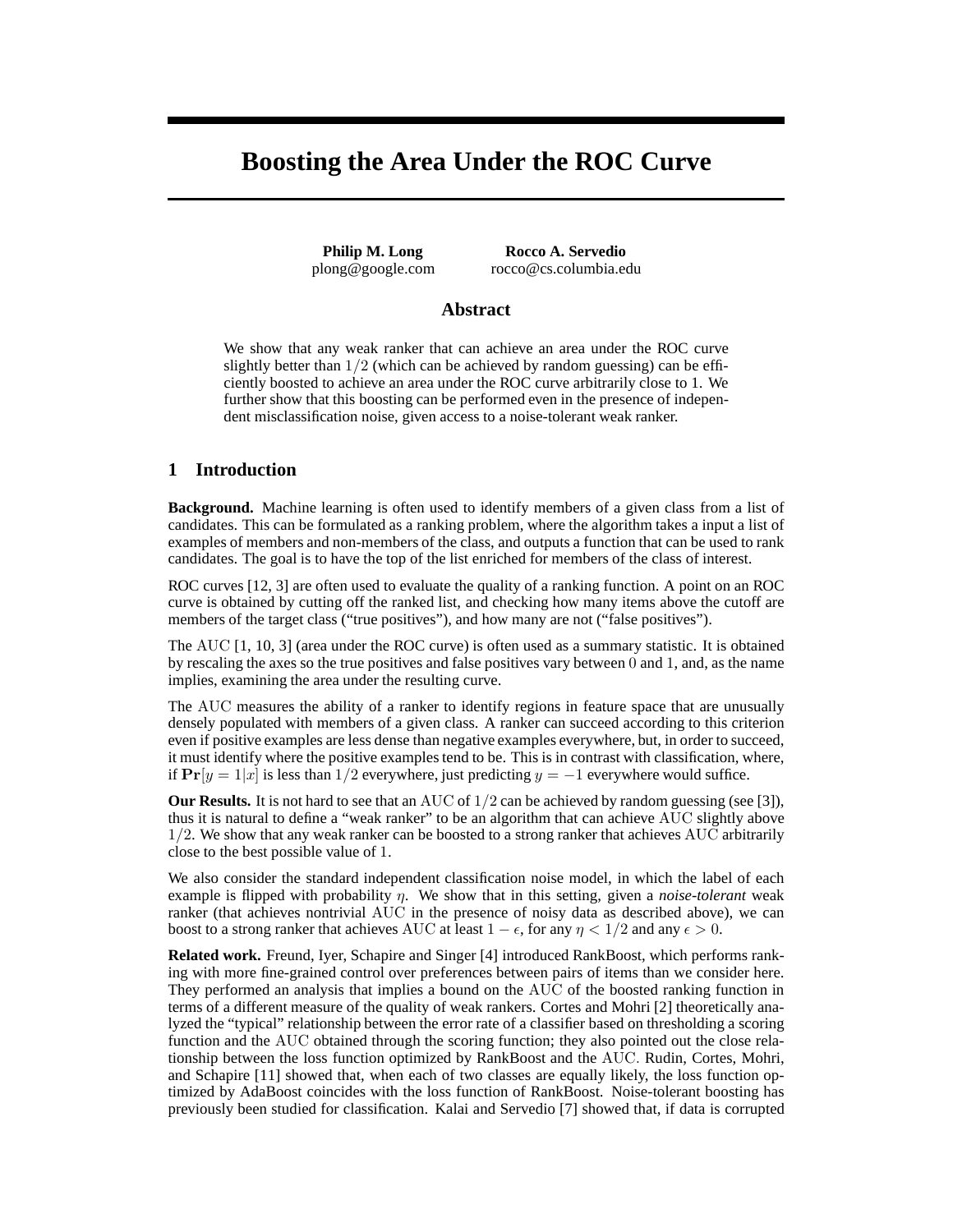with noise at a rate  $\eta$ , it is possible to boost the accuracy of any noise-tolerant weak learner arbitrarily close to  $1 - \eta$ , and they showed that it is impossible to boost beyond  $1 - \eta$ . In contrast, we show that, in the presence of noise at a rate arbitrarily close to  $1/2$ , the AUC can be boosted arbitrarily close to 1. Our noise tolerant boosting algorithm uses as a subroutine the "martingale booster" for classification of Long and Servedio [9].

**Methods.** The key observation is that a weak ranker can be used to find a "two-sided" weak classifier (Lemma 4), which achieves accuracy slightly better than random guessing on both positive and negative examples. Two-sided weak classifiers can be boosted to obtain accuracy arbitrarily close to 1, also on both the positive examples and the negative examples; a proof of this is implicit in the analysis of [9]. Such a two-sided strong classifier is easily seen to lead to AUC close to 1.

Why is it possible to boost past the AUC past the noise rate, when this is provably not possible for classification? Known approaches to noise-tolerant boosting [7, 9] force the weak learner to provide a two-sided weak hypothesis by balancing the distributions that are constructed so that both classes are equally likely. However, this balancing skews the distributions so that it is no longer the case that the event that an example is corrupted with noise is independent of the instance; randomization was used to patch this up in [7, 9], and the necessary slack was only available if the desired accuracy was coarser than the noise rate. (We note that the lower bound from [7] is proved using a construction in which the class probability of positive examples is less than the noise rate; the essence of that proof is to show that in that situation it is impossible to balance the distribution given access to noisy examples.) In contrast, having a weak ranker provides enough leverage to yield a two-sided weak classifier without needing any rebalancing.

**Outline.** Section 2 gives some definitions. In Section 3, we analyze boosting the AUC when there is no noise in an abstract model where the weak learner is given a distribution and returns a weak ranker, and sampling issues are abstracted away. In Section 4, we consider boosting in the presence of noise in a similarly abstract model. We address sampling issues in Section 5.

## **2 Preliminaries**

**Rankings and AUC.** Throughout this work we let X be a domain,  $c: X \to \{-1, 1\}$  be a classifier, and D be a probability distribution over labeled examples  $(x, c(x))$ . We say that D is *nontrivial* (for c) if D assigns nonzero probability to both positive and negative examples. We write  $\mathcal{D}^+$  to denote the marginal distribution over positive examples and  $\mathcal{D}^-$  to denote the marginal distribution over negative examples, so D is a mixture of the distributions  $\mathcal{D}^+$  and  $\mathcal{D}^-$ .

As has been previously pointed out, we may view any function  $h: X \to \mathbf{R}$  as a ranking of X. Note that if  $h(x_1) = h(x_2)$  then the ranking does not order  $x_1$  relative to  $x_2$ . Given a ranking function  $h: X \to \mathbf{R}$ , for each value  $\theta \in \mathbf{R}$  there is a point  $(\alpha_{\theta}, \beta_{\theta})$  on the *ROC curve of* h, where  $\alpha_{\theta}$  is the false positive rate and  $\beta_{\theta}$  is the true positive rate of the classifier obtained by thresholding h at  $\theta$ :  $\alpha_{\theta} = \mathcal{D}^{-}[h(x) \geq \theta]$  and  $\beta_{\theta} = \mathcal{D}^{+}[h(x) \geq \theta]$ . Every ROC curve contains the points  $(0,0)$  and  $(1, 1)$  corresponding to  $\theta = \infty$  and  $-\infty$  respectively.

Given  $h : X \to \mathbf{R}$  and  $D$ , the AUC can be defined as  $AUC(h; D) = \mathbf{Pr}_{u \in \mathcal{D}^+, v \in \mathcal{D}^-}[h(u)]$  $h(v)] + \frac{1}{2}Pr_{u \in \mathcal{D}^+, v \in \mathcal{D}^-}[h(u) = h(v)]$ . It is well known (see e.g. [2, 6]) that the AUC as defined above is equal to the area under the ROC curve for  $h$ .

**Weak Rankers.** Fix any distribution  $D$ . It is easy to see that any constant function  $h$  achieves  $AUC(h; \mathcal{D}) = \frac{1}{2}$ , and also that for X finite and  $\pi$  a random permutation of X, the expected AUC of  $h(\pi(\cdot))$  is  $\frac{1}{2}$  for any function h. This motivates the following definition:

**Definition 1** *A* weak ranker with advantage  $\gamma$  *is an algorithm that, given any nontrivial distribution* D, returns a function  $h: X \to \mathbf{R}$  that has  $\text{AUC}(h; \mathcal{D}) \geq \frac{1}{2} + \gamma$ .

In the rest of the paper we show how boosting algorithms originally designed for classification can be adapted to convert weak rankers into "strong" rankers (that achieve AUC at least  $1-\epsilon$ ) in a range of different settings.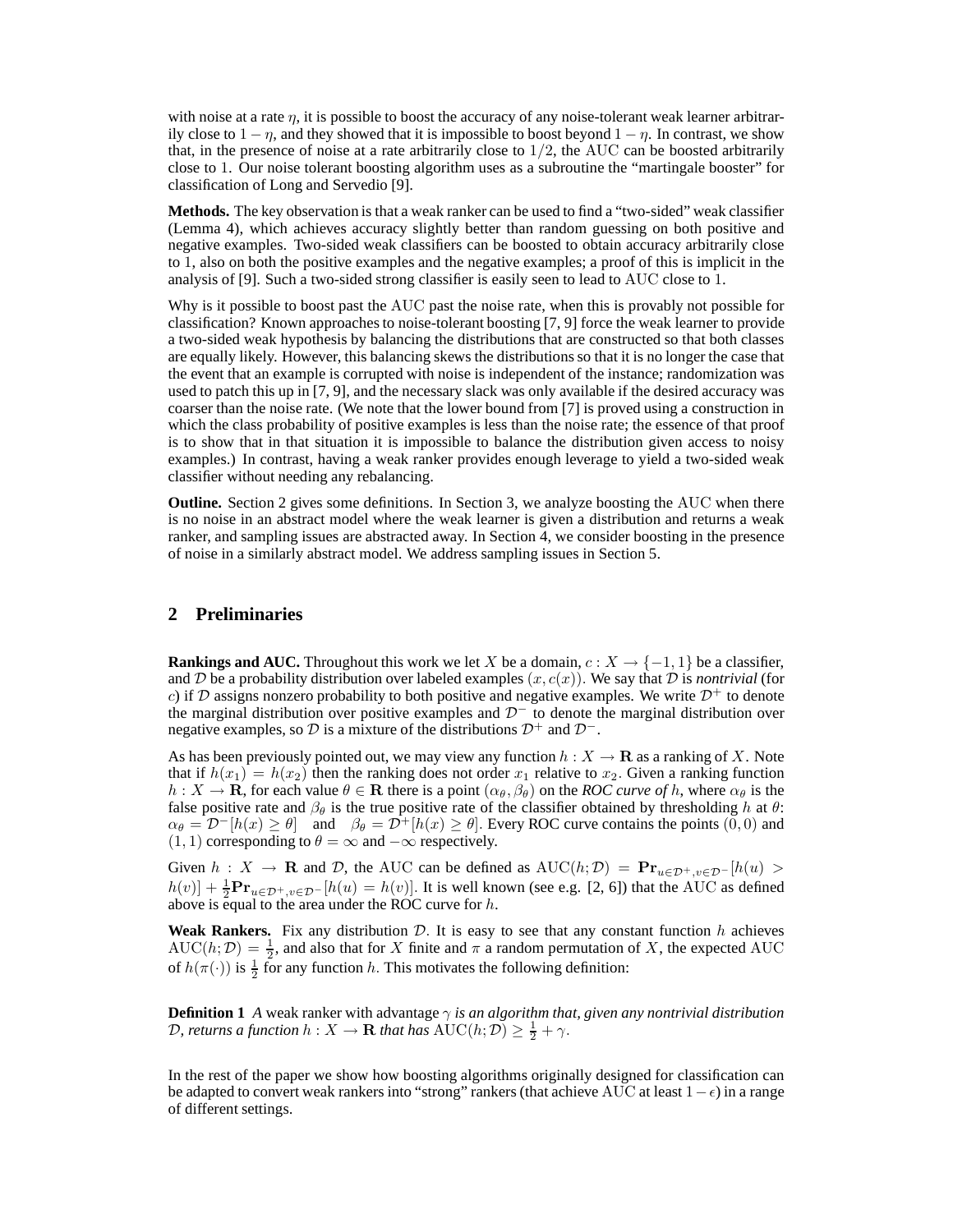#### **3 From weak to strong AUC**

The main result of this section is a simple proof that the AUC can be boosted. We achieve this in a relatively straightforward way by using the standard AdaBoost algorithm for boosting classifiers.

As in previous work [9], to keep the focus on the main ideas we will use an abstract model in which the booster successively passes distributions  $\mathcal{D}_1, \mathcal{D}_2, \dots$  to a weak ranker which returns ranking functions  $h_1, h_2, \ldots$  When the original distribution D is uniform over a training set, as in the usual analysis of AdaBoost, this is easy to do. In this model we prove the following:

**Theorem 2** *There is an algorithm AUCBoost that, given access to a weak ranker with advantage* γ *as an oracle, for any nontrivial distribution D, outputs a ranking function with* AUC *at least* 1 −  $\epsilon$ *. The AUCBoost algorithm makes*  $T = O(\frac{\log(1/\epsilon)}{\gamma^2})$  *many calls to the weak ranker. If*  $D$  *has finite support of size* m*, AUCBoost takes* O(mT log m) *time.*

As can be seen from the observation that it does not depend on the relative frequency of positive and negative examples, the AUC requires a learner to perform well on both positive and negative examples. When such a requirement is imposed on a base classifier, it has been called *two-sided weak learning*. The key to boosting the AUC is the observation (Lemma 4 below) that a weak ranker can be used to generate a two-sided weak learner.

**Definition 3** *A*  $\gamma$  *two-sided weak learner is an algorithm that, given a nontrivial distribution*  $D$ *, outputs a hypothesis h that satisfies both*  $Pr_{x \in \mathcal{D}^+}[h(x) = 1] \ge \frac{1}{2} + \gamma$  and  $Pr_{x \in \mathcal{D}^-}[h(x) = -1] \ge$  $\frac{1}{2} + \gamma$ . *We say that such an h has* two-sided advantage  $\gamma$  with respect to D.

**Lemma 4** *Let* A *be a weak ranking algorithm with advantage* γ*. Then there is a* γ/4 *two-sided weak learner* A′ *based on* A *that always returns classifiers with equal error rate on positive and negative examples.*

**Proof:** Algorithm A' first runs A to get a real-valued ranking function  $h: X \to \mathbf{R}$ . Consider the ROC curve corresponding to h. Since the AUC is at least  $\frac{1}{2} + \gamma$ , there must be some point  $(u, v)$  on the curve such that  $v \geq u + \gamma$ . Recall that, by the definition of the ROC curve, this means that there is a threshold  $\theta$  such that  $\mathcal{D}^+[h(x)\geq \theta]\geq \mathcal{D}^-[h(x)\geq \theta]+\gamma$ . Thus, for the classifier obtained by thresholding h at  $\theta$ , the class conditional error rates  $p_+ \stackrel{\text{def}}{=} \mathcal{D}^+[h(x) < \theta]$  and  $p_- \stackrel{\text{def}}{=} \mathcal{D}^-[h(x) \ge \theta]$ satisfy  $p_+ + p_- \leq 1 - \gamma$ . This in turn means that either  $p_+ \leq \frac{1}{2} - \frac{\gamma}{2}$  or  $p_- \leq \frac{1}{2} - \frac{\gamma}{2}$ .

Suppose that  $p_-\leq p_+$ , so that  $p_-\leq \frac{1}{2}-\frac{\gamma}{2}$  (the other case can be handled symmetrically). Consider the randomized classifier g that behaves as follows: given input x, (a) if  $h(x) < \theta$ , it flips a biased coin, and with probability  $\zeta \geq 0$ , predicts 1, and with probability  $1 - \zeta$ , predicts  $-1$ , and (b) if  $h(x) \geq \theta$ , it predicts 1. Let  $g(x, r)$  be the output of g on input x and with randomization r and let  $\epsilon_{-} \stackrel{\text{def}}{=} \mathbf{Pr}_{x \in \mathcal{D}^{-}, r}[g(x, r) = 1]$  and  $\epsilon_{+} \stackrel{\text{def}}{=} \mathbf{Pr}_{x \in \mathcal{D}^{+}, r}[g(x, r) = -1]$ . We have  $\epsilon_{+} = (1 - \zeta)p_{+}$  and  $\epsilon_-=p_-+\zeta(1-p_-)$ . Let us choose  $\zeta$  so that  $\epsilon_-=\epsilon_+$ ; that is, we choose  $\zeta=\frac{p_+-p_-}{1+p_+-p_-}$  $\frac{p_+ - p_-}{1 + p_+ - p_-}$ . This yields

$$
\epsilon_{-} = \epsilon_{+} = \frac{p_{+}}{1 + p_{+} - p_{-}}.\tag{1}
$$

For any fixed value of  $p_-\$  the RHS of (1) increases with  $p_+\$ . Recalling that we have  $p_+ + p_-\leq 1-\gamma$ , the maximum of (1) is achieved at  $p_+ = 1 - \gamma - p_-,$  in which case we have (defining  $\epsilon \stackrel{\text{def}}{=} \epsilon_- = \epsilon_+$ )  $\epsilon = \frac{(1-\gamma)-p_-}{1+(1-\gamma-p_-)}$  $\frac{(1-\gamma)-p_-}{1+(1-\gamma-p_-)-p_-} = \frac{(1-\gamma)-p_-}{2-\gamma-2p_-}$  $\frac{(1-\gamma)-p_-}{2-\gamma-2p_-}$ . The RHS of this expression is nonincreasing in  $p_$ , and therefore is maximized at  $p_$  is 0, when it takes the value  $\frac{1}{2} - \frac{\gamma}{2(2-\gamma)} \leq \frac{1}{2} - \frac{\gamma}{4}$ . This completes the proof.

Figure 1 gives an illustration of the proof of the previous lemma; since the y-coordinate of (a) is at least  $\gamma$  more than the x-coordinate and (b) lies closer to (a) than to (1, 1), the y-coordinate of (b) is at least  $\gamma/2$  more than the x-coordinate, which means that the advantage is at least  $\gamma/4$ .

We will also need the following simple lemma which shows that a classifier that is good on both the positive and the negative examples, when viewed as a ranking function, achieves a good AUC.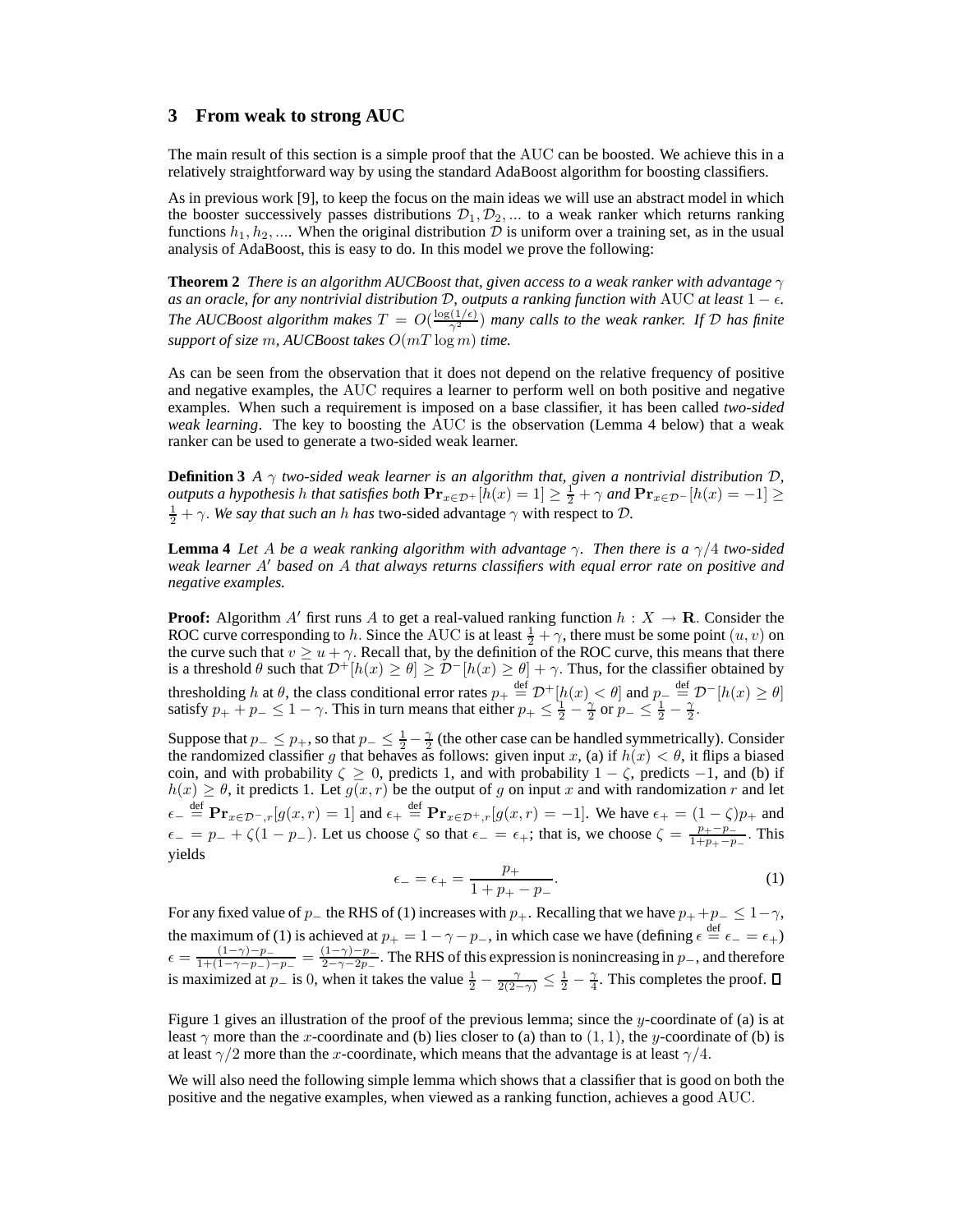

Figure 1: The curved line represents the ROC curve for ranking function  $h$ . The lower black dot (a) corresponds to the value  $\theta$  and is located at  $(p_-, 1-p_+)$ . The straight line connecting  $(0, 0)$  and  $(1, 1)$ , which corresponds to a completely random ranking, is given for reference. The dashed line (covered by the solid line for  $0 \le x \le .16$ ) represents the ROC curve for a ranker  $h'$ which agrees with  $h$  on those  $x$  for which  $h(x) \geq \theta$  but randomly ranks those x for which  $h(x) < \theta$ . The upper black dot (b) is at the point of intersection between the ROC curve for h' and the line  $y = 1 - x$ ; its coordinates are  $(\epsilon, 1 - \epsilon)$ . The randomized classifier g is equivalent to thresholding  $h'$ with a value  $\theta'$  corresponding to this point.

**Lemma 5** *Let*  $h : X \rightarrow \{-1,1\}$  *and suppose that*  $\mathbf{Pr}_{x \in \mathcal{D}^+}[h(x) = 1] = 1 - \epsilon_+$  *and*  $\mathbf{Pr}_{x \in \mathcal{D}^-}[h(x) = -1] = 1 - \epsilon_-.$  Then we have  $\mathrm{AUC}(h; \mathcal{D}) = 1 - \frac{\epsilon_+ + \epsilon_-}{2}$  $\frac{+\epsilon_-}{2}$ .

**Proof:** We have

$$
AUC(h; \mathcal{D}) = (1 - \epsilon_+)(1 - \epsilon_-) + \frac{\epsilon_+ (1 - \epsilon_-) + \epsilon_- (1 - \epsilon_+)}{2} = 1 - \frac{\epsilon_+ + \epsilon_-}{2}.
$$

**Proof of Theorem 2:** AUCBoost works by running AdaBoost on  $\frac{1}{2}D^++\frac{1}{2}D^-$ . In round t, each copy of AdaBoost passes its reweighted distribution  $\mathcal{D}_t$  to the weak ranker, and then uses the process of Lemma 4 to convert the resulting weak ranking function to a classifier  $h_t$  with two-sided advantage  $\gamma/4$ . Since  $h_t$  has two-sided advantage  $\gamma/4$ , no matter how  $\mathcal{D}_t$  decomposes into a mixture of  $\mathcal{D}_t^+$ and  $\mathcal{D}_t^-$ , it must be the case that  $\mathbf{Pr}_{(x,y)\in\mathcal{D}_t}[h_t(x)\neq y] \le \frac{1}{2} - \gamma/4$ .

The analysis of AdaBoost (see [5]) shows that  $T = O\left(\frac{\log(1/\epsilon)}{\gamma^2}\right)$  rounds are sufficient for H to have error rate at most  $\epsilon$  under  $\frac{1}{2}\mathcal{D}_{+} + \frac{1}{2}\mathcal{D}_{-}$ . Lemma 5 now gives that the classifier  $H(x)$  is a ranking function with AUC at least  $1 - \epsilon$ .

For the final assertion of the theorem, note that at each round, in order to find the value of  $\theta$  that defines  $h_t$  the algorithm needs to minimize the sum of the error rates on the positive and negative examples. This can be done by sorting the examples using the weak ranking function (in  $O(m \log m)$ ) time steps) and processing the examples in the resulting order, keeping running counts of the number of errors of each type.  $\Box$ 

#### **4 Boosting weak rankers in the presence of misclassification noise**

**The noise model: independent misclassification noise.** The model of *independent misclassification noise* has been widely studied in computational learning theory. In this framework there is a noise rate  $\eta < 1/2$ , and each example (positive or negative) drawn from distribution D has its true label  $c(x)$  independently flipped with probability  $\eta$  before it is given to the learner. We write  $\mathcal{D}^{\eta}$  to denote the resulting distribution over (noise-corrupted) labeled examples  $(x, y)$ .

**Boosting weak rankers in the presence of independent misclassification noise.** We now show how the AUC can be boosted arbitrarily close to 1 even if the data given to the booster is corrupted with independent misclassification noise, using weak rankers that are able to tolerate independent misclassification noise. We note that this is in contrast with known results for boosting the accuracy of binary classifiers in the presence of noise; Kalai and Servedio [7] show that no "black-box" boosting algorithm can be guaranteed to boost the accuracy of an arbitrary noise-tolerant weak learner to accuracy  $1 - \eta$  in the presence of independent misclassification noise at rate  $\eta$ .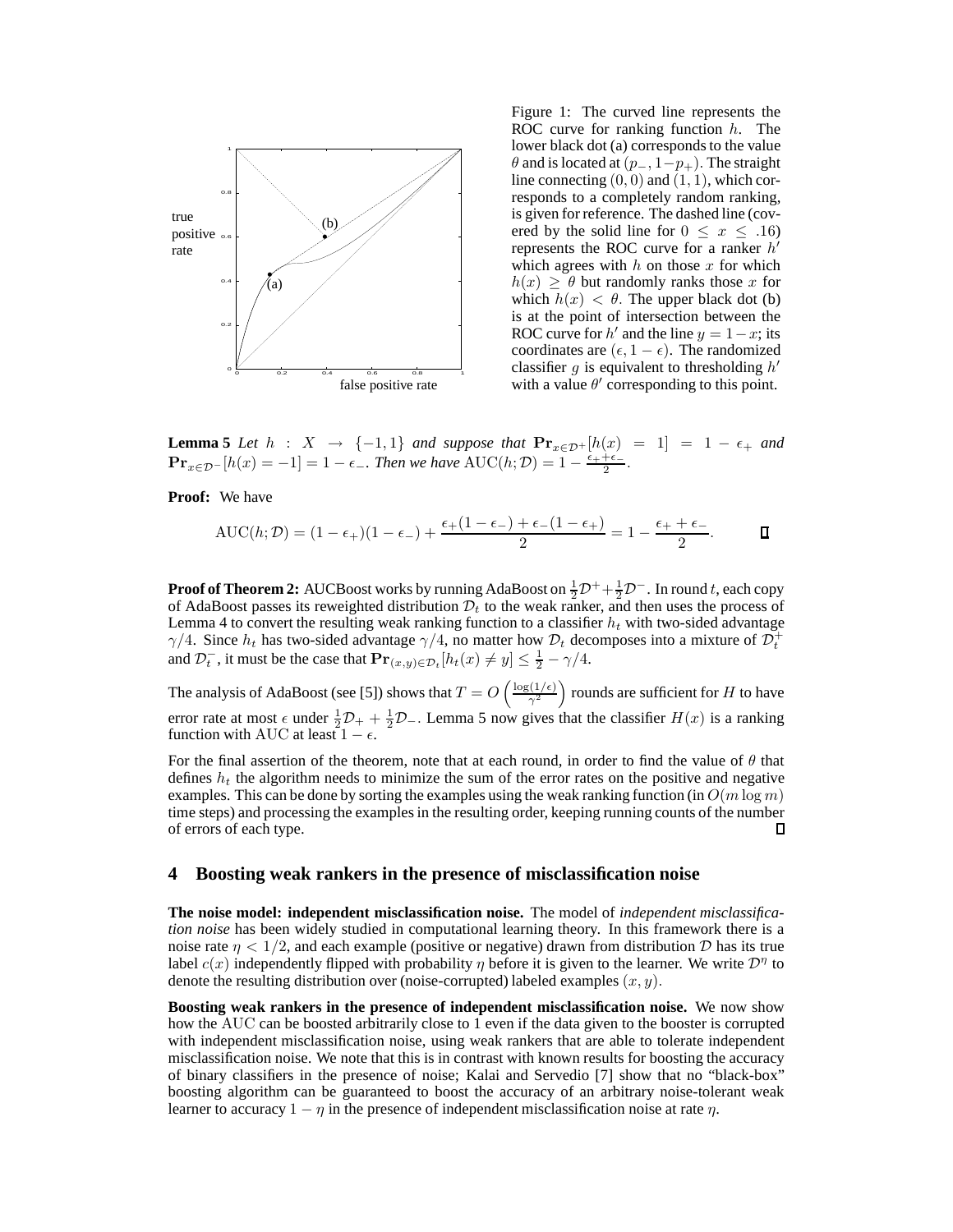

Figure 2: The branching program produced by the boosting algorithm. Each node  $v_{i,t}$ is labeled with a weak classifier  $h_{i,t}$ ; left edges correspond to -1 and right edges to 1.

As in the previous section we begin by abstracting away sampling issues and using a model in which the booster passes a distribution to a weak ranker. Sampling issues will be treated in Section 5.

**Definition 6** *A* noise-tolerant weak ranker with advantage  $\gamma$  *is an algorithm with the following property: for any noise rate* η < 1/2*, given a noisy distribution* D<sup>η</sup> *, the algorithm outputs a ranking function*  $h: X \to \mathbf{R}$  *such that*  $\mathrm{AUC}(h; \mathcal{D}) \geq \frac{1}{2} + \gamma$ .

Our algorithm for boosting the AUC in the presence of noise uses the Basic MartiBoost algorithm (see Section 4 of [9]). This algorithm boosts any two-sided weak learner to arbitrarily high accuracy and works in a series of rounds. Before round  $t$  the space of labeled examples is partitioned into a series of bins  $B_{0,t},..., B_{t-1,t}$ . (The original bin  $B_{0,1}$  consists of the entire space.) In the t-th round the algorithm first constructs distributions  $\mathcal{D}_{0,t}, ..., \mathcal{D}_{t-1,t}$  by conditioning the original distribution D on membership in  $B_{0,t},...,B_{t-1,t}$  respectively. It then calls a two-sided weak learner t times using each of  $\mathcal{D}_{0,t},...,\mathcal{D}_{t-1,t}$ , getting weak classifiers  $h_{0,t},...,h_{t-1,t}$  respectively. Having done this, it creates  $t + 1$  bins for the next round by assigning each element  $(x, y)$  of  $B_{i,t}$  to  $B_{i,t+1}$  if  $h_{i,t}(x) = -1$  and to  $B_{i+1,t+1}$  otherwise. Training proceeds in this way for a given number T of rounds, which is an input parameter of the algorithm.

The output of Basic MartiBoost is a layered branching program defined as follows. There is a node  $v_{i,t}$  for each round  $1 \le t \le T+1$  and each index  $0 \le i \le t$  (that is, for each bin constructed during training). An item x is routed through the branching program the same way a labeled example  $(x, y)$ would have been routed during the training phase: it starts in node  $v_{0,1}$ , and from each node  $v_{i,t}$  it goes to  $v_{i,t+1}$  if  $h_{i,t}(x) = -1$ , and to  $v_{i+1,t+1}$  otherwise. When the item x arrives at a terminal node of the branching program in layer  $T + 1$ , it is at some node  $v_{j,T+1}$ . The prediction is 1 if  $j \geq T/2$  and is  $-1$  if  $j < T/2$ ; in other words, the prediction is according to the majority vote of the weak classifiers that were encountered along the path through the branching program that the example followed. See Figure 3.

The following lemma is proved in [9]. (The crux of the proof is the observation that positive (respectively, negative) examples are routed through the branching program according to a random walk that is biased to the right (respectively, left); hence the name "martingale boosting.")

**Lemma 7 ([9])** Suppose that Basic MartiBoost is provided with a hypothesis  $h_{i,t}$  with two-sided ad $v$ antage  $\gamma$  w.r.t.  $\mathcal{D}_{i,t}$  at each node  $v_{i,t}.$  Then for  $T=O(\log(1/\epsilon)/\gamma^2)$ , Basic MartiBoost constructs *a branching program* H *such that*  $\mathcal{D}^+ [H(x) = -1] \leq \epsilon$  *and*  $\mathcal{D}^- [H(x) = 1] \leq \epsilon$ *.* 

We now describe our noise-tolerant AUC boosting algorithm, which we call Basic MartiRank. Given access to a noise-tolerant weak ranker A with advantage  $\gamma$ , at each node  $v_{i,t}$  the Basic Marti-Rank algorithm runs A and proceeds as described in Lemma 4 to obtain a weak classifier  $h_{i,t}$ . Basic MartiRank runs Basic MartiBoost with  $T = O(\log(1/\epsilon)/\gamma^2)$  and simply uses the resulting classifier  $H$  as its ranking function. The following theorem shows that Basic MartiRank is an effective  $AUC$ booster in the presence of independent misclassification noise:

**Theorem 8** *Fix any*  $\eta < 1/2$  *and any*  $\epsilon > 0$ . *Given access to*  $\mathcal{D}^{\eta}$  *and a noise-tolerant weak ranker* A *with advantage*  $\gamma$ *, Basic MartiRank outputs a branching program* H *such that*  $AUC(H; \mathcal{D}) \geq 1-\epsilon$ *.* 

**Proof:** Fix any node  $v_{i,t}$  in the branching program. The crux of the proof is the following simple observation: for a labeled example  $(x, y)$ , the route through the branching program that is taken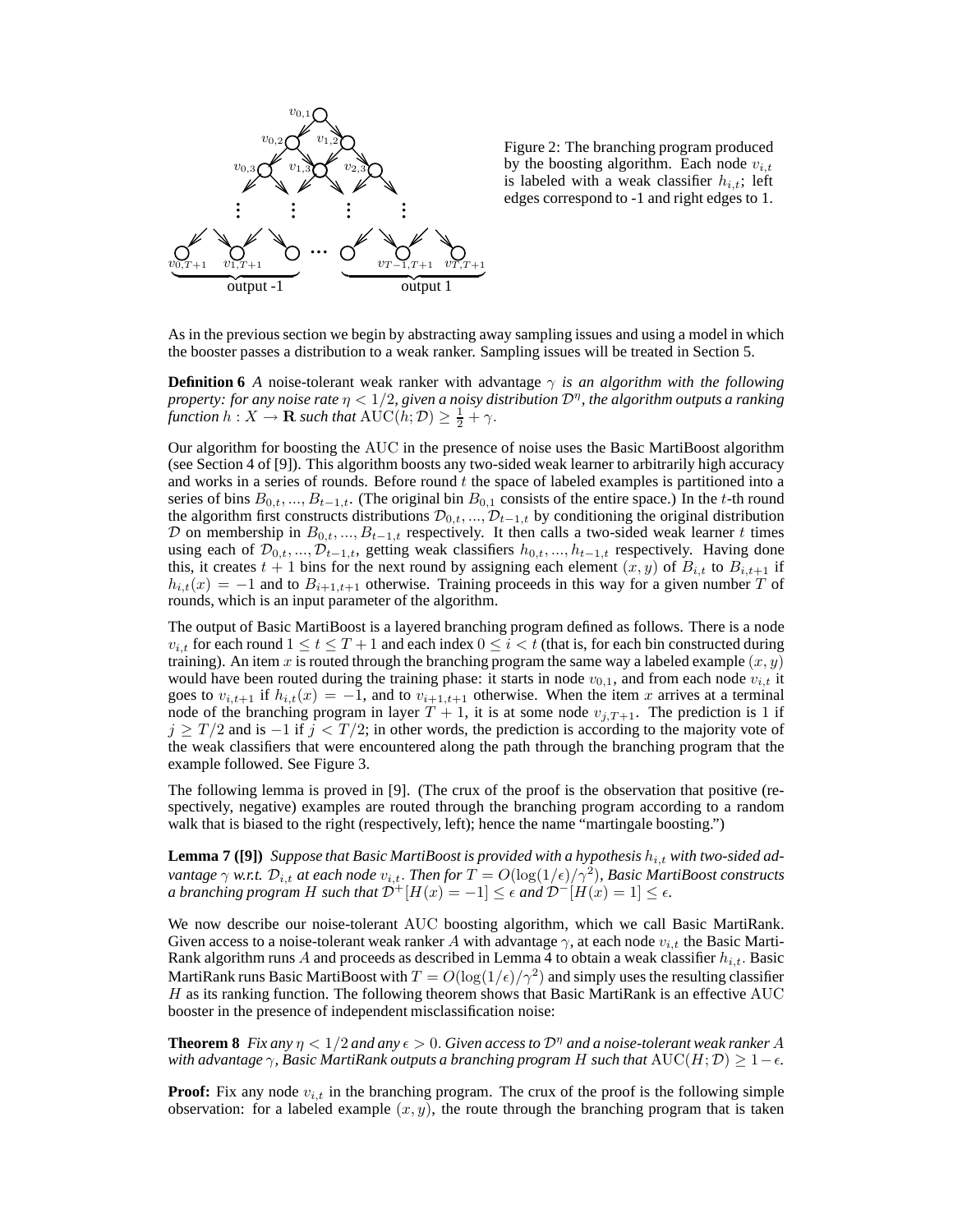by  $(x, y)$  is determined completely by the predictions of the base classifiers, i.e. only by x, and is unaffected by the value of y. Consequently if  $\mathcal{D}_{i,t}$  denotes the original noiseless distribution  $\mathcal D$ conditioned on reaching  $v_{i,t}$ , then the noisy distribution conditioned on reaching  $v_{i,t}$ , i.e.  $(\mathcal{D}^{\eta})_{i,t}$ , is simply  $\mathcal{D}_{i,t}$  corrupted with independent misclassification noise, i.e.  $(\mathcal{D}_{i,t})^{\eta}$ . So each time the noisetolerant weak ranker A is invoked at a node  $v_{i,t}$ , it is indeed the case that the distribution that it is given is an independent misclassification noise distribution. Consequently  $A$  does construct weak rankers with AUC at least  $1/2 + \gamma$ , and the conversion of Lemma 4 yields weak classifiers that have advantage  $\gamma/4$  with respect to the underlying distribution  $\mathcal{D}_{i,t}$ . Given this, Lemma 7 implies that the final classifier H has error at most  $\epsilon$  on both positive and negative examples drawn from the original distribution D, and Lemma 5 then implies that H, viewed a ranker, achieves AUC at least  $1 - \epsilon$ .  $\Box$ 

In [9], a more complex variant of Basic MartiBoost, called Noise-Tolerant SMartiBoost, is presented and is shown to boost any noise-tolerant weak learning algorithm to any accuracy less than  $1 - \eta$ in the presence of independent misclassification noise. In contrast, here we are using just the Basic MartiBoost algorithm itself, and can achieve any AUC value  $1 - \epsilon$  even for  $\epsilon < \eta$ .

## **5 Implementing MartiRank with a distribution oracle**

In this section we analyze learning from random examples. Formally, we assume that the weak ranker is given access to an oracle for the noisy distribution D<sup>η</sup> . We thus now view a *noise-tolerant weak ranker with advantage*  $\gamma$  as an algorithm A with the following property: for any noise rate  $\eta$  < 1/2, given access to an oracle for  $\mathcal{D}^{\eta}$ , the algorithm outputs a ranking function  $h: X \to \mathbf{R}$ such that  $\text{AUC}(h; \mathcal{D}) \geq \frac{1}{2} + \gamma$ .

We let  $m_A$  denote the number of examples from each class that suffice for A to construct a ranking function as described above. In other words, if A is provided with a sample of draws from  $\mathcal{D}^{\eta}$ such that each class, positive and negative, has at least  $m_A$  points in the sample with that true label, then algorithm A outputs a  $\gamma$ -advantage weak ranking function. (Note that for simplicity we are assuming here that the weak ranker always constructs a weak ranking function with the desired advantage, i.e. we gloss over the usual confidence parameter  $\delta$ ; this can be handled with an entirely standard analysis.)

In order to achieve a computationally efficient algorithm in this setting we must change the Marti-Rank algorithm somewhat; we call the new variant Sampling Martirank, or SMartiRank. We prove that SMartiRank is computationally efficient, has moderate sample complexity, and efficiently generates a high-accuracy final ranking function with respect to the underlying distribution D.

Our approach follows the same general lines as [9] where an oracle implementation is presented for the MartiBoost algorithm. The main challenge in [9] is the following: for each node  $v_{i,t}$  in the branching program, the boosting algorithm considered there must simulate a balanced version of the induced distribution  $\mathcal{D}_{i,t}$  which puts equal weight on positive and negative examples. If only a tiny fraction of examples drawn from D are (say) positive and reach  $v_{i,t}$ , then it is very inefficient to simulate this balanced distribution (and in a noisy scenario, as discussed earlier, if the noise rate is high relative to the frequency of the desired class then it may in fact be impossible to simulate the balanced distribution). The solution in [9] is to "freeze" any such node and simply classify any example that reaches it as negative; the analysis argues that since only a tiny fraction of positive examples reach such nodes, this freezing only mildly degrades the accuracy of the final hypothesis.

In the ranking scenario that we now consider, we do not need to construct balanced distributions, but we do need to obtain a non-negligible number of examples from each class in order to run the weak learner at a given node. So as in [9] we still freeze some nodes, but with a twist: we now freeze nodes which have the property that for some class label (positive or negative), only a tiny fraction of examples from D *with that class label* reach the node. With this criterion for freezing we can prove that the final classifier constructed has high accuracy both on positive and negative examples, which is what we need to achieve good AUC. We turn now to the details.

Given a node  $v_{i,t}$  and a bit  $b \in \{-1,1\}$ , let  $p_{i,t}^b$  denote  $\mathcal{D}[x]$  reaches  $v_{i,t}$  and  $c(x) = b$ . The SMartiRank algorithm is like Basic MartiBoost but with the following difference: for each node  $v_{i,t}$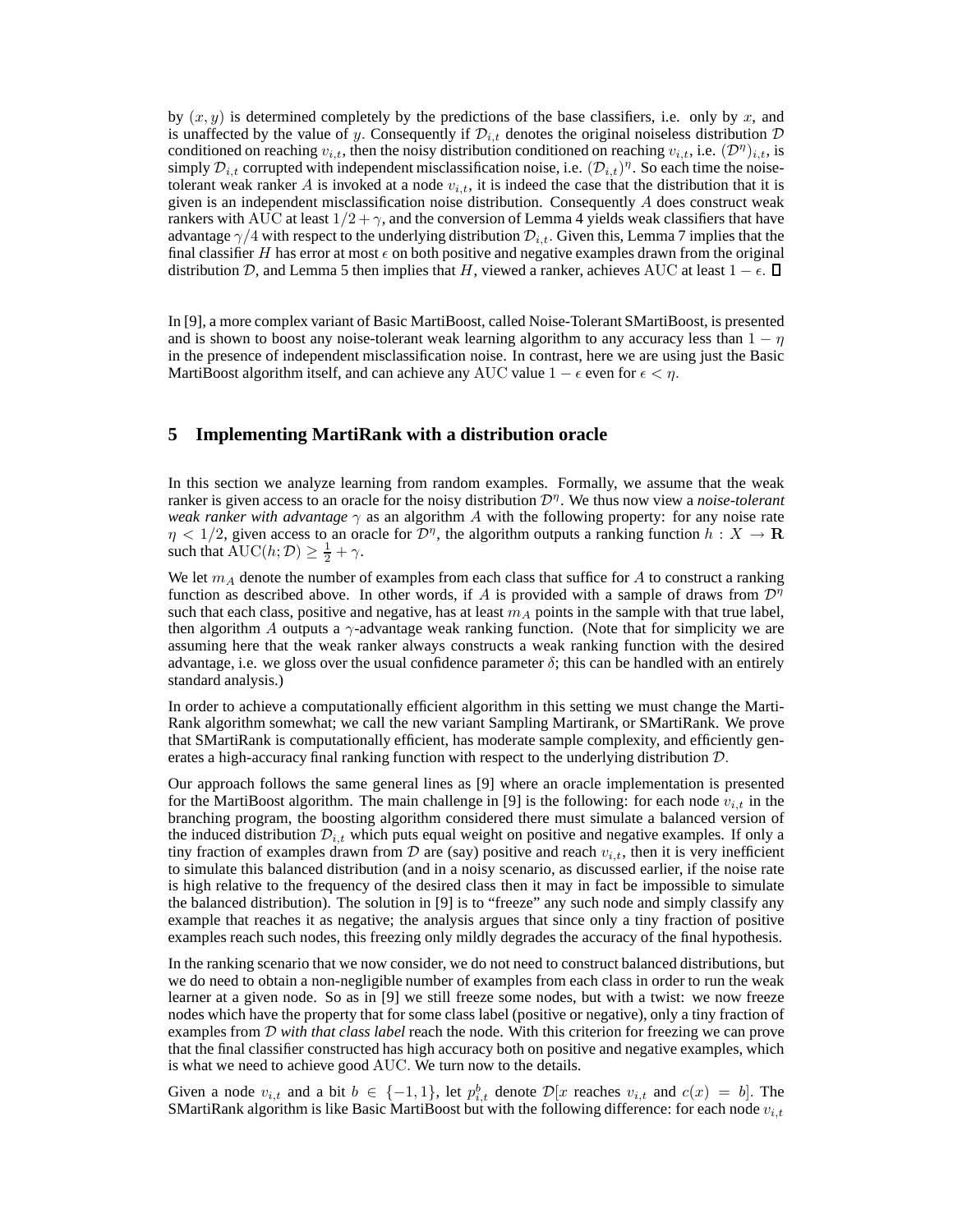and each value  $b \in \{-1, 1\}$ , if

$$
p_{i,t}^b < \frac{\epsilon \cdot \mathcal{D}[c(x) = b]}{T(T+1)}\tag{2}
$$

then the node  $v_{i,t}$  is "frozen," i.e. it is labeled with the bit  $1 - b$  and is established as a terminal node with no outgoing edges. (If this condition holds for both values of b at a particular node  $v_{i,t}$  then the node is frozen and either output value may be used as the label.) The following theorem establishes that if SMartiRank is given weak classifiers with two-sided advantage at each node that is not frozen, it will construct a hypothesis with small error rate on both positive and negative examples:

**Theorem 9** *Suppose that the SMartiRank algorithm as described above is provided with a hypothesis*  $h_{i,t}$  *that has two-sided advantage*  $\gamma$  *with respect to*  $\mathcal{D}_{i,t}$  *at each node*  $v_{i,t}$  *that is not frozen. Then for* T = O(log(1/ǫ)/γ<sup>2</sup> )*, the final branching program hypothesis* H *that SMartiRank constructs will have*  $\mathcal{D}^+[H(x) = -1] \leq \epsilon$  *and*  $\mathcal{D}^-[H(x) = 1] \leq \epsilon$ *.* 

**Proof:** We analyze  $\mathcal{D}^+ [h(x) = -1]$ ; the other case is symmetric.

Given an unlabeled instance  $x \in X$ , we say that x freezes at node  $v_{i,t}$  if x's path through the branching program causes it to terminate at a node  $v_{i,t}$  with  $t < T + 1$  (i.e. at a node  $v_{i,t}$  which was frozen by SMartiRank). We have  $\mathcal{D}[x]$  freezes and  $c(x) = 1$   $= \sum_{i,t} \mathcal{D}[x]$  freezes at  $v_{i,t}$  and  $c(x) = 1$  $[1] \leq \sum_{i,t} \frac{\epsilon \cdot \mathcal{D}[c(x)=1]}{T(T+1)} \leq \frac{\epsilon}{2} \cdot \mathcal{D}[c(x)=1]$ . Consequently we have

$$
\mathcal{D}^+[x \text{ freezes}] = \frac{\mathcal{D}[x \text{ freezes and } c(x) = 1]}{\mathcal{D}[c(x) = 1]} < \frac{\epsilon}{2}.\tag{3}
$$

Naturally,  $\mathcal{D}^+ [h(x) = -1] = \mathcal{D}^+ [(h(x) = -1) \& (x \text{ freezes})] + \mathcal{D}^+ [(h(x) = -1) \& (x \text{ freezes})]$  $-1)$  & (x does not freeze)]. By (3), this is at most  $\frac{\epsilon}{2} + \mathcal{D}^+[(h(x) = -1)$  & (x does not freeze)]. Arguments identical to those in the last two paragraphs of the proof of Theorem 3 in [9] show that  $\mathcal{D}^{\pm}[(h(x) = -1) \& (x \text{ does not freeze})] \leq \frac{\varepsilon}{2}$ , and we are done. П

We now describe how SMartiRank can be run given oracle access to  $\mathcal{D}^{\eta}$  and sketch the analysis of the required sample complexity (some details are omitted because of space limits). For simplicity of presentation we shall assume that the booster is given the value  $p \stackrel{\text{def}}{=} \min\{\mathcal{D}[c(x) = -1], \mathcal{D}[c(x) = -1]\}$ 1]}; we note if that p is not given *a priori*, a standard "guess and halve" technique can be used to efficiently obtain a value that is within a multiplicative factor of two of  $p$ , which is easily seen to suffice. We also make the standard assumption (see [7, 9]) that the noise rate  $\eta$  is known; this assumption can similarly be removed by having the algorithm "guess and check" the value to sufficiently fine granularity. Also, the confidence can be analyzed using the standard appeal to the union bound – details are omitted.

SMartiRank will replace (2) with a comparison of sample estimates of the two quantities. To allow for the fact that they are just estimates, it will be more conservative, and freeze when the estimate of  $p_{i,t}^b$  is at most  $\frac{\epsilon}{4T(T+1)}$  times the estimate of  $D[c(x) = b]$ .

We first observe that for any distribution D and any bit b, we have  $\mathbf{Pr}_{(x,y)\sim\mathcal{D}^{\eta}}[y=b] = \eta + (1-b)^{2}$  $(2\eta)\mathbf{Pr}_{(x,c(x))\sim\mathcal{D}}[c(x) = b]$ , which is equivalent to  $\mathcal{D}[c(x) = b] = \frac{\mathcal{D}^{\eta}[y=b]-\eta}{1-2\eta}$  $\frac{y=a_1-\eta}{1-2\eta}$ . Consequently, given an empirical estimate of  $\mathcal{D}^{\eta}[y=b]$  that is accurate to within an additive  $\pm \frac{p(1-2\eta)}{10}$  (which can easily be obtained from  $O(\frac{1}{p^2(1-2\eta)^2})$  draws to  $\mathcal{D}^{\eta}$ , it is possible to estimate  $\mathcal{D}[c(x) = b]$  to within an additive  $\pm p/10$ , and thus to estimate the RHS of (2) to within an additive  $\pm \frac{\epsilon p}{10T(T+1)}$ . Now in order to determine whether node  $v_{i,t}$  should be frozen, we must compare this estimate with a similarly accurate estimate of  $p_{i,t}^b$  (arguments similar to those of, e.g., Section 6.3 of [9] can be used to show that it suffices to run the algorithm using these estimated values). We have

$$
p_{i,t}^b = \mathcal{D}[x \text{ reaches } v_{i,t}] \cdot \mathcal{D}[c(x) = b \mid x \text{ reaches } v_{i,t}] = \mathcal{D}^\eta[x \text{ reaches } v_{i,t}] \cdot \mathcal{D}_{i,t}[c(x) = b]
$$
  
=  $\mathcal{D}^\eta[x \text{ reaches } v_{i,t}] \cdot \left(\frac{\mathcal{D}_{i,t}^\eta[y = b] - \eta}{1 - 2\eta}\right).$ 

A standard analysis (see e.g. Chapter 5 of [8]) shows that this quantity can be estimated to additive accuracy  $\pm\tau$  using poly $(1/\tau,1/(1-2\eta))$  many calls to  $\mathcal{D}^\eta$  (briefly, if  $\mathcal{D}^\eta[x$  reaches  $v_{i,t}]$  is less than